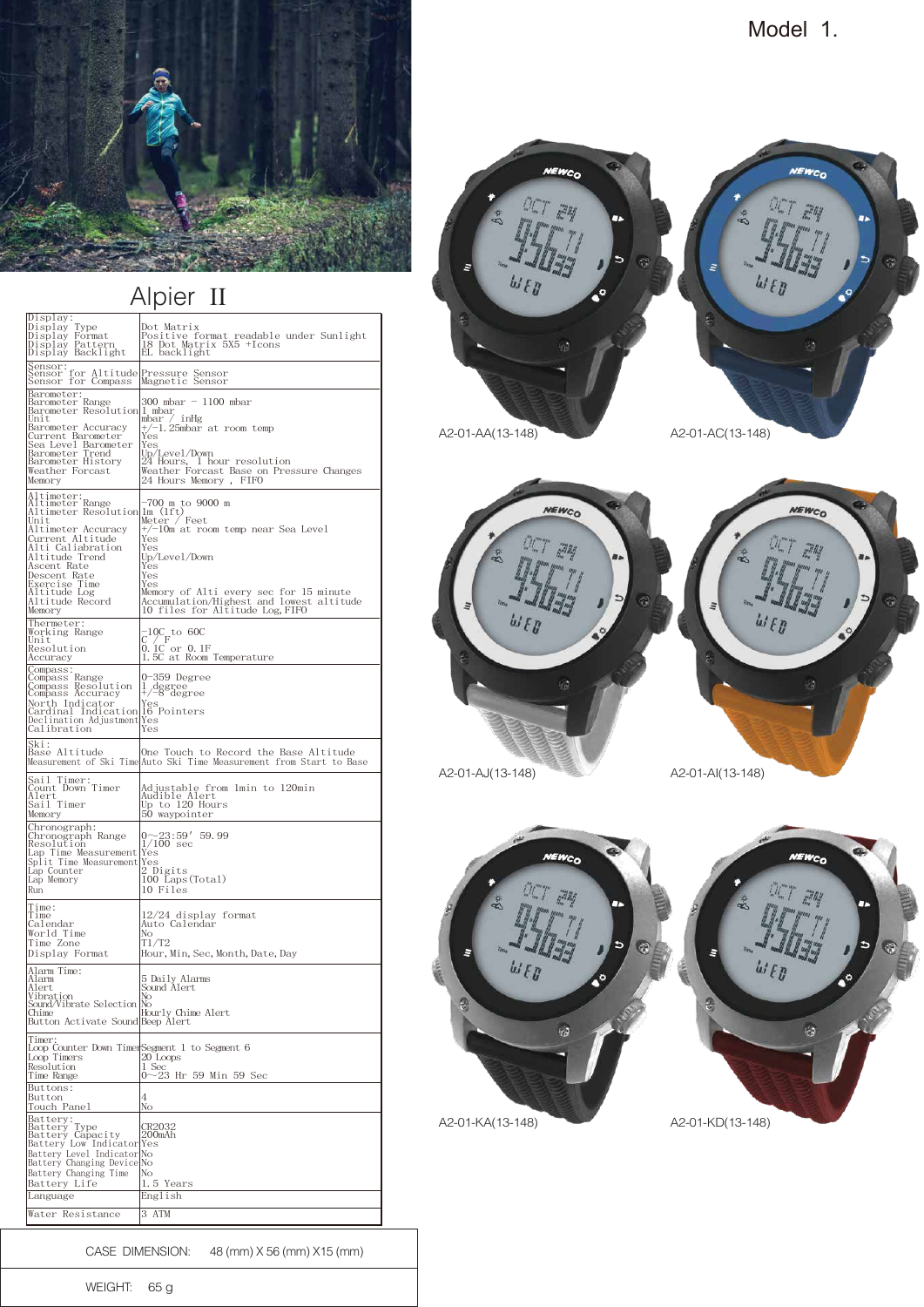

## Alpier II

| Display:<br>Display Type<br>Display Format<br>Display Pattern<br>Display Backlight                                                                                                                                                          | Dot Matrix<br>Positive format readable under Sunlight<br>18 Dot Matrix 5X5 +Icons<br>EL backlight                                                                                                                                                                |
|---------------------------------------------------------------------------------------------------------------------------------------------------------------------------------------------------------------------------------------------|------------------------------------------------------------------------------------------------------------------------------------------------------------------------------------------------------------------------------------------------------------------|
| Sensor: for Altitude Pressure Sensor<br>Magnetic Sensor<br>Sensor for Compass                                                                                                                                                               | Magnetic Sensor                                                                                                                                                                                                                                                  |
| Barometer:<br>Barometer Range<br>Barometer Resolution 1 mbar<br>Unit<br>Barometer Accuracy<br>Current Barometer<br>Sea Level Barometer<br>Barometer Trend<br>Barometer History<br>Weather Forcast<br>Memory                                 | 300 mbar - 1100 mbar<br>mbar / inHg<br>+/-1.25mbar at room temp<br>Yes<br>Yes<br>Up/Leve1/Down<br>24 Hours, 1 hour resolution<br>Weather Forcast Base on Pressure Changes<br>24 Hours Memory , FIFO                                                              |
| Altimeter:<br>Altimeter Range<br>Altimeter Resolution<br>Unit<br>Altimeter Accuracy<br>Current Altitude<br>Alti Caliabration<br>Altitude Trend<br>Ascent Rate<br>Descent Rate<br>Exercise Time<br>Altitude Log<br>Altitude Record<br>Memory | –700 m to 9000 m<br>lm(1ft)<br>Feet<br>Meter /<br>+/-10m at room temp near Sea Level<br>Yes<br>Yes<br>Up/Level/Down<br>Yes<br>Yes<br>Yes<br>Memory of Alti every sec for 15 minute<br>Accumulation/Highest and lowest altitude<br>10 files for Altitude Log,FIFO |
| Thermeter:<br>Working Range<br>Unit<br>Resolution<br>Accuracy                                                                                                                                                                               | $\mathcal{C}^1/\mathcal{C}^-$ to 60C<br>C <sup>*</sup> /F<br>0.1C or 0.1F<br>1.5C at <u>Room Temperature</u>                                                                                                                                                     |
| Compass:<br>Compass Range<br>Compass Resolution<br>Compass Accuracy<br>North Indicator<br>Cardinal Indication 16 Pointers<br>Declination Adjustment<br>Calibration                                                                          | 0-359 Degree<br>1 degree<br>+/-8 degree<br>Yes<br>Yes<br>Yes                                                                                                                                                                                                     |
| Ski:<br>Base Altitude                                                                                                                                                                                                                       | One Touch to Record the Base Altitude<br>Measurement of Ski TimeAuto Ski Time Measurement from Start to Base                                                                                                                                                     |
| Sail Timer:<br>Count Down Timer<br>Alert<br>Sail Timer<br>Memory                                                                                                                                                                            | Adjustable from 1min to 120min<br>Audible Alert<br>Up to 120 Hours<br>50 waypointer                                                                                                                                                                              |
| Chronograph:<br>Chronograph Range<br>Resolution<br>Lap Time Measurement Yes<br>Split Time Measurement Yes<br>Lap Counter<br>Lap Memory<br>Run                                                                                               | $0{\sim}23{\thinspace}:59'$ 59.99<br>$1/100$ sec<br>! Digits<br>100 Laps (Total)<br>10 Files                                                                                                                                                                     |
| Time:<br>Time<br>Calendar<br>World Time<br>Time Zone<br>Display Format                                                                                                                                                                      | 12/24 display format<br>Auto Calendar<br>No<br>T1/T2<br>Hour, Min, Sec, Month, Date, Day                                                                                                                                                                         |
| Alarm Time:<br>Alarm<br>Alert<br>Sound/Vibrate Selection No<br>Chime<br>Button Activate Sound Beep Alert<br>Peep Alert                                                                                                                      | 5 Daily Alarms<br>Sound Alert                                                                                                                                                                                                                                    |
| Timer,<br>Loop Timers<br>Resolution<br>Time Range<br>Buttons:<br>Button<br>Touch Panel                                                                                                                                                      | Loop Counter Down TimerSegment 1 to Segment 6<br>20 Loops<br>1 Sec<br>0~23 Hr 59 Min 59 Sec<br>4<br>No                                                                                                                                                           |
| Battery:<br>Battery Type<br>Battery Capacity<br>Battery Low Indicator<br>Battery Level Indicator No<br>Battery Changing Device No<br>Battery Changing Time<br>Battery Life<br>Language                                                      | CR2032<br>200mAh<br>Yes<br>No<br>1.5 Years<br>English                                                                                                                                                                                                            |
| Water Resistance                                                                                                                                                                                                                            | 3 ATM                                                                                                                                                                                                                                                            |

CASE DIMENSION: 45 (mm) X 45 (mm) X14 (mm)



A2-02-AJ(08-3090) A2-02-AC(08-3090)

Ж

A2-02-AA(08-3090) A2-02-kA(08-3090)





A2-02-KC(08-3090) A2-02-AD(08-3090)

 $(\overline{\text{NEWCO}})$ 





(NEWCO)

JAN

T UE



WEIGHT: 87 g